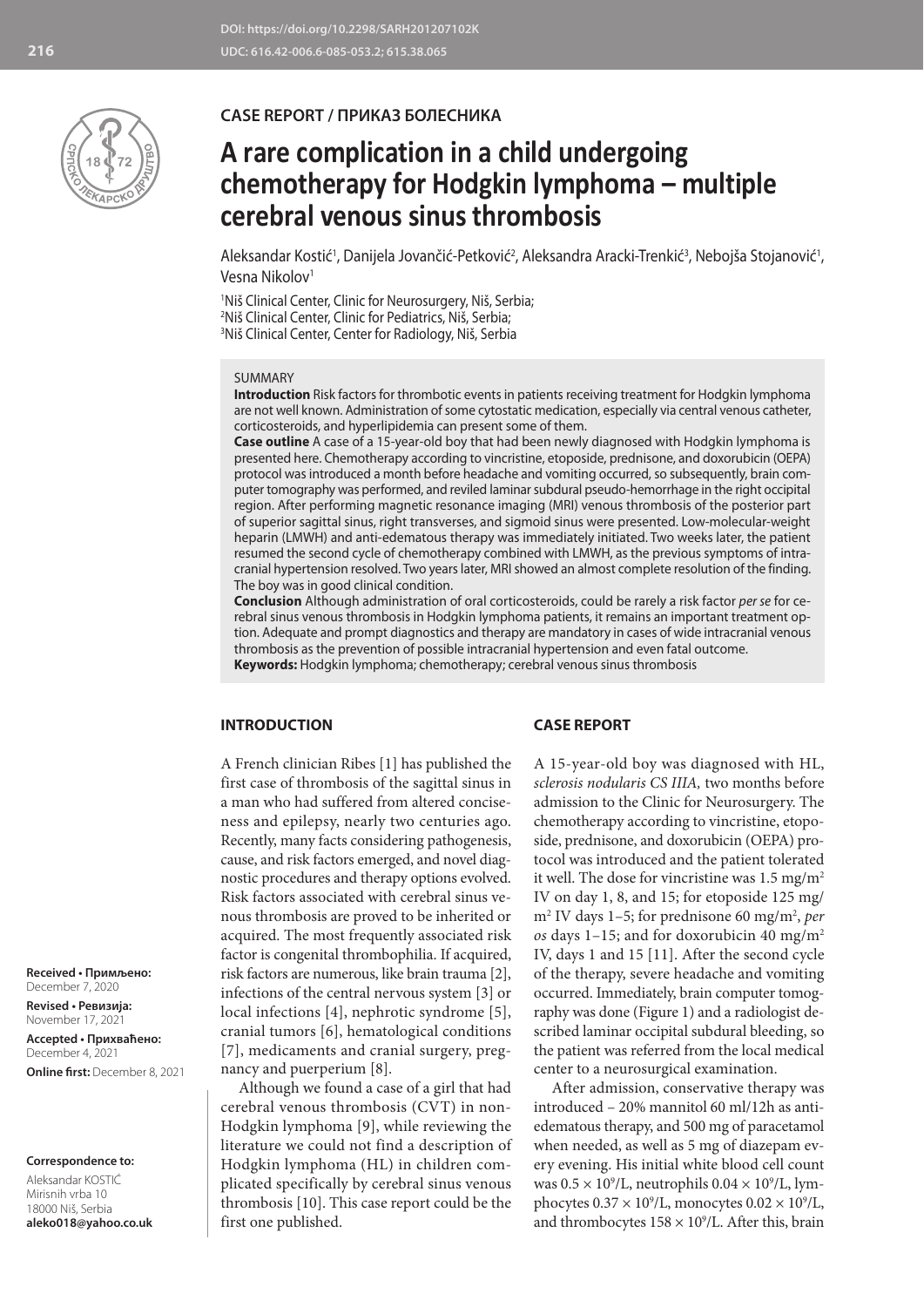

**Figure 1.** Initial computed tomography of the brain of a 15-year-old boy with sudden headache and vomiting; A: axial scan shows right occipital hyperdense area; B: enlarged axial scan presenting altered signal in the area of the right transverse sinus



**Figure 2.** Brain MRI; A: axial T2W tomogram shows the "empty-delta" sign; B and C: axial FLAIR tomograms show thrombosis right transverse sinus (RTS) and right sigmoid sinus (RSS); D: MR angiogram presents thrombosis of the superior sagittal sinus, RTS, and RSS



**Figure 3.** A: T2W axial tomogram presents recanalization of the superior sagittal sinus (SSS) (no delta sign); B: T1W postcontrast axial tomogram presents recanalization of the SSS; C: 3D magnetic resonance venography sinus recanalization

magnetic resonance imaging (MRI) and angio-MRI were performed and revealed not a hemorrhage but thrombosis of the superior sagittal sinus (SSS) (Figure 2A), right transverse (RTS), (Figure 2B), and sigmoid venous sinus (RSS) (Figure 2C). Foci of filling defect in the lumen of the sinuses with "empty-delta" sign on T2-weighted images appeared, but no signs of cerebral ischemia (Figure 2A).

The patient's coagulation status appeared to be normal, international normalized ratio (INR) of 1.3, prothrombin time (PT) of 26 seconds, partial thromboplastin time (PTT) of 75% were also in the normal range. Another MRI was performed 10 days later and no changes in findings were observed. Coagulation profile on the next day was as follows: PT 15 seconds, activated PTT 40.7 seconds, D-dimer 2.1 μg/mL, fibrinogen 241 mg/dL, cholesterol 140 mg/dL, and triglycerides (TG) 122 mg/ dL. The eye exam showed a normal finding of the fundus. Low-molecular-weight heparin (LMWH), Fraxiparine® (Glaxo Wellcome Production, Notre Dame de Bondeville, France) was also administered subcutaneously in a dose of  $2 \times 0.6$  ml per day. Several episodes of headache appeared again during the disease, and the patient was treated three to four days with mannitol 60 ml/12h, paracetamol, and 5mg of diazepam in the evening as antiseizure prevention.

The patient was not genetically tested. There were not any data about malignancies or blood diseases in family history. The levels of antithrombin, proteins C and S were normal, as well as the reaction of factor V to activated protein C.

After three weeks, the patient was discharged from hospital in good clinical condition and LMWH were administrated during the following six months. His INR values were 2.3–3.1. After LMWH, oral anticoagulant therapy rivaroxaban (Xarelto, Bayer AG, Leverkusen, Germany) 15 mg a day was administered for a few months. After that, antiplatelet therapy, acetylsalicylic acid (Cardiopirin, G.L. Pharma GmbH, Lannach, Austria) 100mg has been administrated up to the present day. A follow-up examination of brain MRI after six and 12 months revealed the partial resolution of thrombosis. There were no clinical symptoms or signs related to thrombosis. Two years later, control brain MRI (Figure 3) showed a complete resolution of the previous finding – minor residua of thrombosis. The boy was in a good clinical condition.

This case report was approved by the institutional ethics committee, and written consent was obtained from the patient's parent/guardian for the publication of this case report and any accompanying images.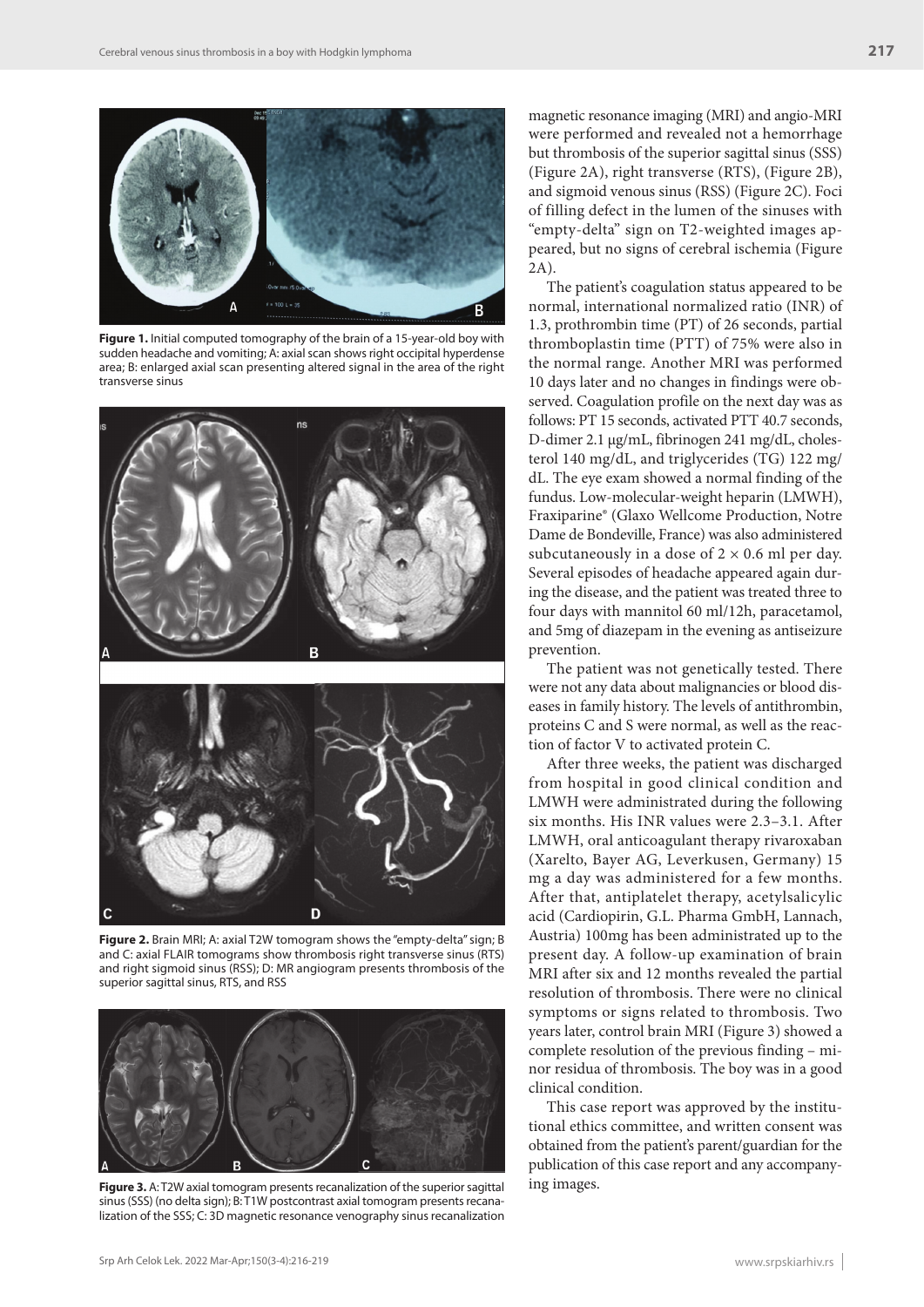# **DISCUSSION**

HL is a lymphoid neoplasm, usually presented with specific histopathologic and clinic characteristics. Neurologic complications of HL are due to the disease itself or can be iatrogenic. Headache is the most common clinical manifestation in 89%, followed by focal deficit and epilepsy in one-half and one-third of the cases, respectively [12]. The first-choice diagnostic procedures are MRI and MR venography, while LMWH is a cornerstone of the treatment worldwide [12].

Why did the patient develop the CVST? Administration of L-asparaginase, dyslipidemia, and high body mass index in a child with acute lymphoblast leukemia (ALL) can cause SSS thrombosis. Hyperlipidemia is known to be one of the risk factors for cerebral venous sinus thrombosis, and L-asparaginase, a major component in effective ALL treatment, is highly associated with temporal hypertriglyceridemia in the pediatric population [13]. Corticosteroids alone can induce the activity of lipoprotein lipase, which may prevent a rise in TG on corticosteroid therapy [14]. On the other hand, some experimental studies showed that levels of clotting factors and fibrinogen are rapidly increased by glucocorticoids [15, 16]. In the population-based case–control study by Johannesdottir et al. [17], patients on corticosteroids had an increased risk of venous thromboembolism (VTE) and the effect was the strongest for new users of systemic glucocorticoids. Also, an interesting finding was that oral glucocorticoids were associated with a higher risk than the injectable form. They affect tissue factor-mediated leukocyte procoagulant activity and inhibit platelet aggregation in a later phase of treatment, and, in general, may not be the only reason for hypercoagulability in our patient. Chemotherapy for HL may lead to cerebral infarction on the basis of embolism due to cardiomyopathy. Anthracycline may induce cardiomyopathy [18].

Our patient was not treated with either of the abovementioned cytostatic, but according to the OEPA protocol, and a large cohort of 66,329 cancer patients with any malignancy, chemotherapy-treated patients had double increased risk of VTE compared to those who had not received chemotherapy [19]. In our case report, the patient also received oral prednisone 60 mg/m2 for 15 days, and that could be the reason for developing CVST in addition to chemotherapy. He had a normal body mass index, and there were no laboratory findings of dyslipidemia, and his coagulation status appeared to be normal. Also, we did not

perform genetic tests for congenital thrombophilia and that is a significant shortcoming of the report [20].

Administration of the cytostatic via a central venous catheter (CVC) is also a significant risk factor for developing VTE. David et al. [21] observed that 36% of NHL patients with catheters, regardless of therapy, experienced VTE events. Our institutional practice has been to administer OEPA via peripheral IV unless there was another indication for central access. In this particular case, the boy received therapy via a peripheral vein. Nonetheless, CVC-related thrombosis are not located in the brain. High-grade non-Hodgkin lymphoma is associated with the highest incidence rate of VTE (8.3%), followed by lowgrade non-Hodgkin lymphoma and HL, 6.3%, and 4.7%, respectively [22].

Risk factors for thrombotic events in patients receiving treatment for HL are not well known. The largest and most comprehensive analysis of thrombotic events in HL patients is a study by Borchmann et al [23]. A total of 193 thrombotic events occurred for an incidence of 3.3%; 5773 HL patients and advanced-stage patients were at a higher risk for VTE. Prophylactic anticoagulant treatment is not warranted even for higher-stage HL patients, as long as they remain mobile or are without a history of a previous thrombosis [23]. The most frequent location of thrombosis in HL patients are upper and lower extremities and lungs [24]. The most common location sites for CVT, in the general population, are transverse sinus (86%), superior sagittal sinus (62%), straight sinus (18%), cortical veins (17%), jugular veins (12%), the vein of Galen and internal brain veins (11%) [25].

Starting from the middle of the 20th century, when CVT was considered a fatal illness, up to the MRI era, many series have shown a steady decrease in mortality. In recent studies, reported mortality rate in the acute phase was 4.3%, and 3.4% in evolution after 30 days [26]. Factors of poor prognosis are male sex, age over 37 years, altered consciousness, deep CVT, papilledema, and Glasgow Coma Scale score < 9 [27].

Adequate and prompt diagnostics and therapy are mandatory in cases of wide intracranial venous thrombosis as a prevention of possible intracranial hypertension and even fatal outcome. Although administration of oral corticosteroids could be rarely a risk factor *per se* for cerebral sinus venous thrombosis in HL patients, it remains an important treatment option.

**Conflict of interest:** None declared.

## **REFERENCES**

- 1. Ribes MF. Des recherches faites sur la phlebite. Rev Med Fr Etrang. 1825;3:5–41.
- 2. Afshari FT, Yakoub KM, Zisakis A, Thomas A, Ughratdar I, Sturman S, et al. Traumatic dural venous sinus thrombosis; a challenge in management of head injury patients. J Clin Neurosci. 2018;57:169–73.
- 3. Campo F, Fusconi M, Ciotti M, Diso D, Greco A, Cattaneo CG, et al. Antibiotic and Anticoagulation Therapy in Lemierre's Syndrome: Case Report and Review. J Chemother. 2019;31(1):42–8.
- 4. Beristain-Covarrubias N, Perez-Toledo M, Thomas MR, Henderson IR, Watson SP, Cunningham AF. Understanding Infection-Induced

Thrombosis: Lessons Learned From Animal Models. Front Immunol. 2019;10:2569.

- 5. He J, Yang F. Cerebral Venous Sinus Thrombosis in a Child With Idiopathic Nephrotic Syndrome: A Case Report and Review of the Literature. Cureus. 2020;12(10):e11248.
- 6. Riedl J, Ay C. Venous Thromboembolism in Brain Tumors: Risk Factors, Molecular Mechanisms, and Clinical Challenges. Semin Thromb Hemost. 2019;45(4):334–41.
- 7. Liu P, Jiang W, Zhang H. Identification of target gene of venous thromboembolism in patients with lymphoma via microarray analysis. Oncol Lett. 2017;14(3):3313–8.